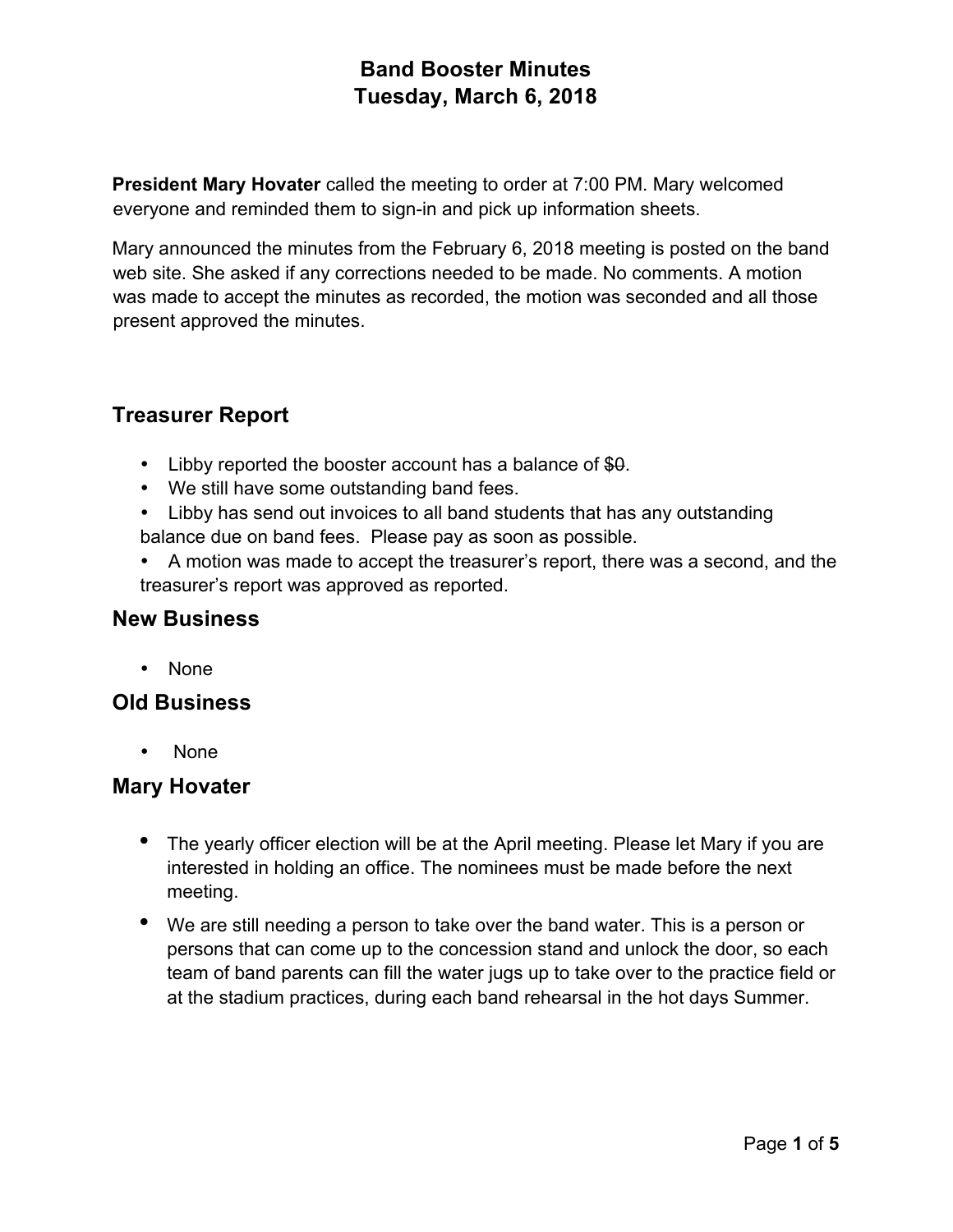# **Mr. Smith**

- Reminded everyone to pick up a copy of the handouts.
- Congratulations to the following Band students to the ABA District 3 Honor Band: Sara Reeves – Flute, Tessa Adkins – Clarinet, Ashlynn Teeling – Contra Alto Clarinet, Yukino Shichinohe – Alto Sax, Conner Gurley – Percussion.
- All-State was on January  $12<sup>th</sup>$  and  $13<sup>th</sup>$ . Congratulations to the following CHS Band Students for being selected to the Alabama All State Band Tessa Adkins – Clarinet – Red Band, Ashlynn Teeling – Contra Alto Clarinet – White Band, Yukino Shichinohe – Alto Sax, Branson Danecker – French Horn – First Chair in Red Band, and Connor Gurley Percussion – White Band.
- Thanks to all that went with us as Chaperones to ABA/MPA at Florence High School.
- We attended ABA/MPA Band Contest at Florence High School. Symphony band receive a superior rating for the last 25 years. Concert Band received an excellent rating.
- Band Auditions will begin on March the 5<sup>th</sup>.
- Dance/Majorette/Drum Major Auditions will be March 14<sup>th</sup> at 4:00 PM.
- Color Guard organizational meeting will be March  $15<sup>th</sup>$  at 3:30 PM.
- Color Guard Auditions will be April 11<sup>th</sup> at 4:00 PM.
- Deadline for Senior Baby Picture and Plans is April  $18<sup>th</sup>$ .
- All-State will be in Montgomery on April 19<sup>th</sup>, 20<sup>th</sup> & 21<sup>st</sup>.
- Band Banquet Money and DVD picture due on April 25<sup>th</sup>.
- CHS Spring Concert will be May 3rd at CHS Auditorium at 7:00 PM.
- Band Banquet will be in May at Stonebridge on May 10<sup>th</sup> at 6:30 PM.
- Jazz Band will be taking a trip to Six Flags in Atlanta Georgia to perform at the park. We will be taking a charter bus on May the  $4<sup>th</sup>$  &  $5<sup>th</sup>$ .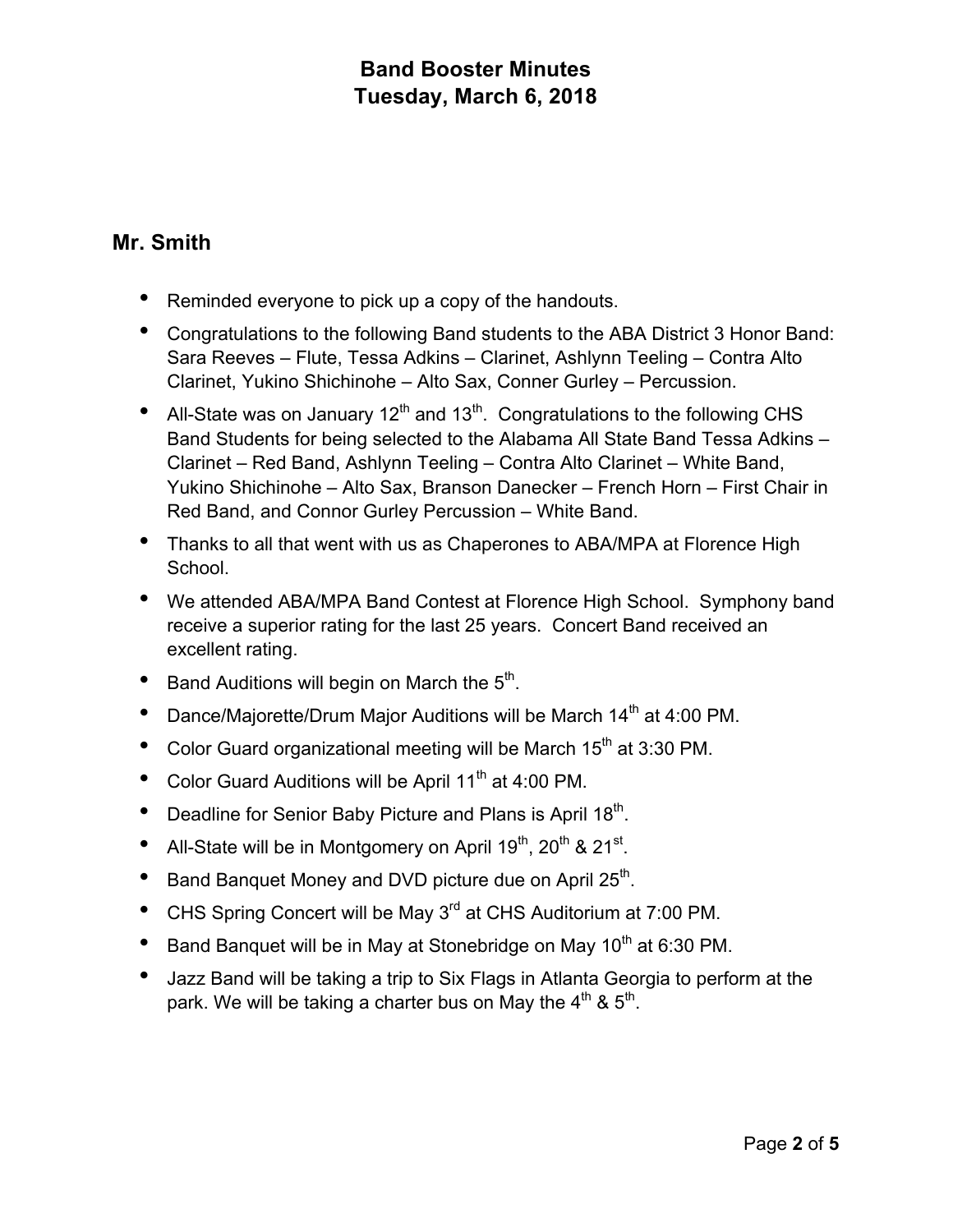## **Chaperones**

• Jackie Burnham appreciated all the help with everyone that helped Chaperone this year to help take care of the kids.

## **Concessions**

• None

## **Hospitality Committee**

- Jessica Henderson reminded everyone that the Dinner with the Drumline will be on March the 22<sup>nd</sup>, Setup for the Dinner will start at 3:00 PM.
- A list was sent around if anyone could bring any desserts, so please sign up.
- Each member of the drumline will be selling tickets. The cost of the tickets are \$10.00.
- We will have at least three door prizes. Some that are donating is Doug Doggett's Jewelers, From the Heart and the Band Boosters are donating a football stadium seat.

## **Uniforms**

- We still have three uniforms that have not been turned in from marching season. The uniforms that are still out are band members that did not go on the band trip. Please make sure the uniforms have been cleaned and turned in before school is out, or you will be responsible to pay for them.
- During band camp we will be fitting the band members with the new uniforms if anyone can help it will be very much appreciated.

# **Public Relations**

• No reports

### **Dance Line**

No reports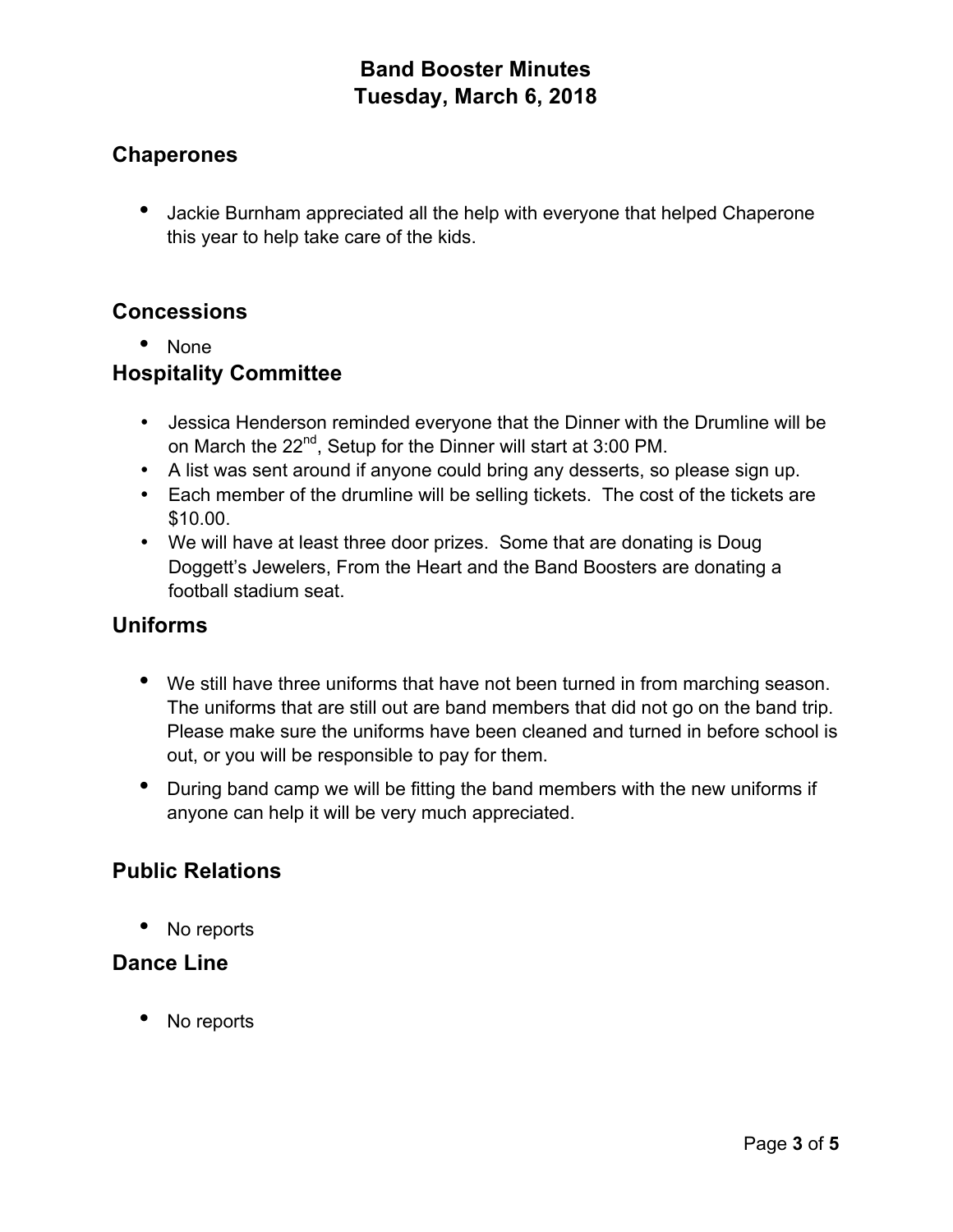# **Color Guard**

• Leeanna Smith announce that the Color Guard will be having a fundraiser June 22nd, a Golf Tournament. At the organization meeting on April  $26<sup>th</sup>$  a packet will be handed out to the Color Guard Members.

## **Majorettes**

• No reports

### **Pit Crew**

• No reports

### **Mrs. Bean**

- Welcomed all the Middle School parents and reminded them to pick up the CMS handouts.
- Reminded the parents to save your box tops and turn them in, for CMS Band. This help for a fund raiser for us.
- We had our Band card party at Carlton's Restaurant. Everyone had a good time.
- Congratulations to the following band students on the results of their state auditions. Yukino Shichinohe placed 1<sup>st</sup> in the district on alto saxophone and was selected for the Alabama All State Band. Allen Jiang placed  $2^{nd}$  in the district on alto saxophone. Elijah Puttman placed  $2<sup>nd</sup>$  in the district on tenor saxophone. Jacob Dye placed 5<sup>th</sup> in the district on percussion. Jordan Nash placed  $8<sup>th</sup>$  in the district on clarinet. All five students were selected for the District Honor Band. Congratulations!
- Band Banquet money due on April  $5<sup>th</sup>$ , the cost to attend is \$15.00 per person. Make check out to CMS Band. The Banquet is on May  $7<sup>th</sup>$  at Stonebridge at 6:30 pm.
- All State is on April  $19<sup>th</sup>$ ,  $20<sup>th</sup>$  and the  $21<sup>st</sup>$ .
- CMS Spring Concert is on April the  $30<sup>th</sup>$  at 7:00 pm. Students need to arrive by 6:15 pm.
- CMS Band pictures will be taken later to be announced.